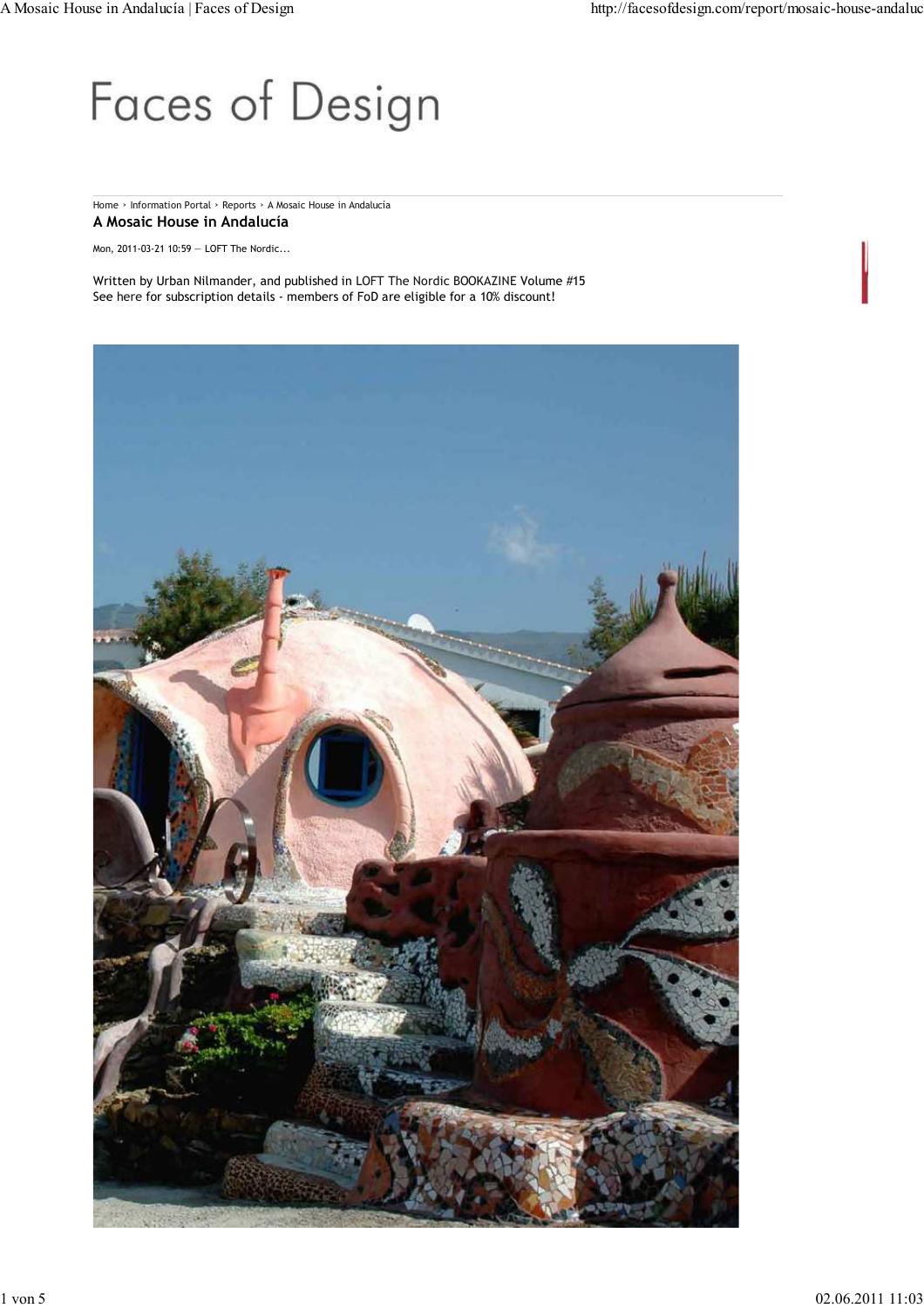## A Mosaic House in Andalucía

Climbing on the mountainside at the village of Archez in south-eastern Andalucía, just a stone's throw from Costa Del Sol, a multicoloured, rounded house with mosaic flowing all over, and strange shapes like rolling waves with figures out of some fairytale, has of course raised a lively local debate. The strange house has become a tourist attraction and the Spanish villagers are proud to show people coming up from the coast the extra-terrestrial buildings tossed between the whitewashed, traditional Spanish houses.

When the building work was most intensive, hundreds of villagers and other curious passers-by gathered around to see what was being created. And many of the spectators, of course, also came to have a look at the four odd figures working on the building site. One huge French person with long, blond hair, a small, weasel-like Italian and two Spaniards, who, in true anarchistic spirit, created the house through discussions and agreements. Sometimes a local artist would drop by to do some small statue or a painting.

'We had to put up a fence after a while. It just didn't work having people walking around looking at what we were doing and putting their hands here and there,' says Manolo, or Jose Manuel which is his real name.



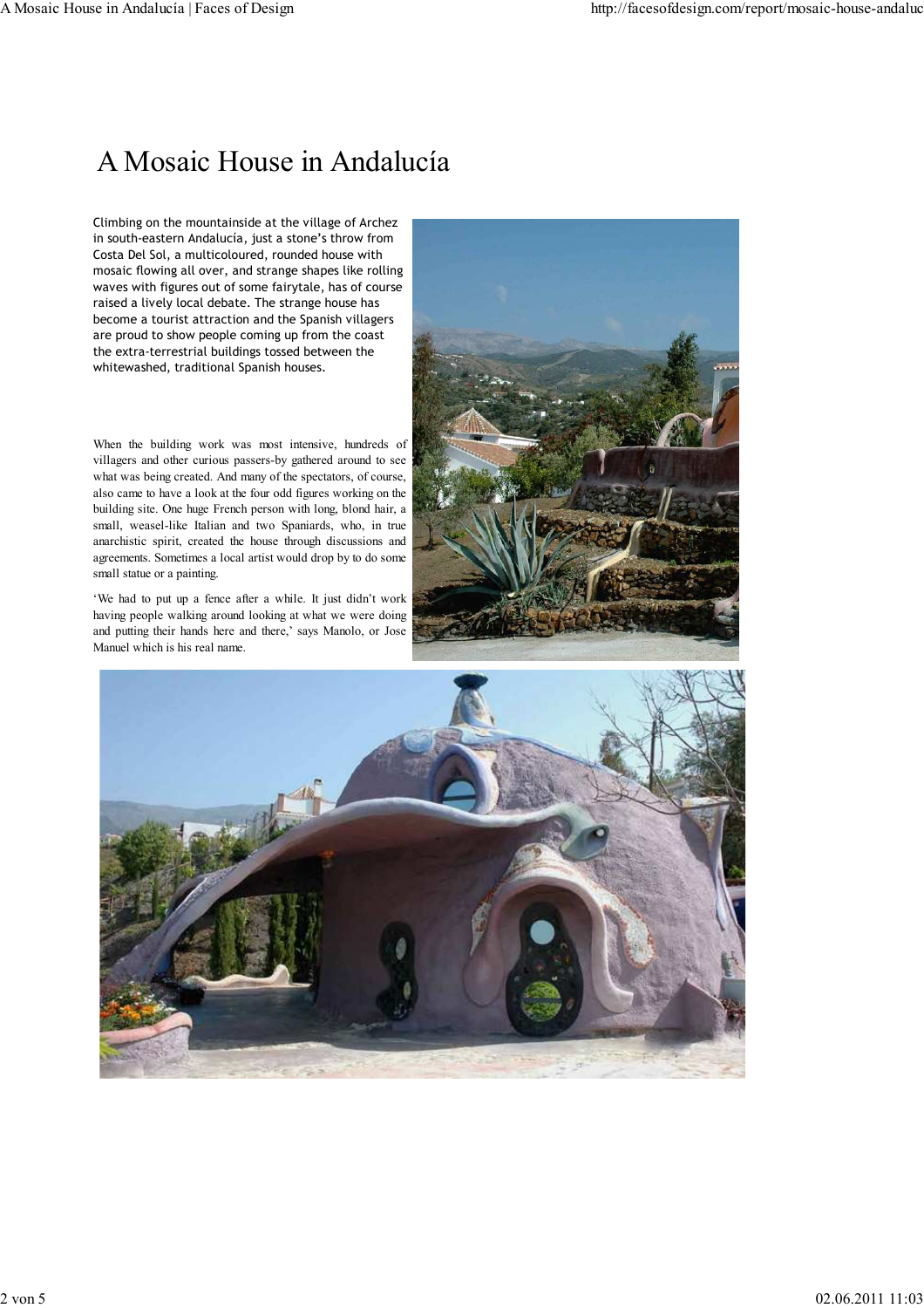

Manolo is one of the four creators of the magic building. On a mountain a bit further away he has continued building in the same spirit by himself; so far he has built four small mosaic houses and a couple of others out of stone. When sceptics and a few local builders unite to condemn the manner of building, Jose Manuel just smiles and for the hundredth time explains why they built the house the way they did.

'We wanted to show that it is possible to build a house in another way than the normal, besides, doing it cheaper. As far as possible we've used recycled materials, discarded tiles, glass bottles, bits of sheet metal and small stones from the beaches,' says Jose Manuel.

Still smiling, he describes how they tried to create a house using 'round heads', instead of the 'square-heads who create square houses'. And for those who see the building as a work of drug-addicts, Jose Manuel has no compassion: 'They don't know what they're talking about. The building is almost 100 per cent designed by an architect, all the plumbing, electricity, water system and everything is regulated in the same way as other houses. What we have done is the colouring and some artistic finish, all achieved through hard labour. There is absolutely nothing spaced-out about this building.'

It took three years to complete the building, a little longer than calculated, because the people involved had to do other construction work to make their



living. And, in a sense, the delay connects withfour strong wills trying to make ends meet. 'Of course there were some conflicts along the way. However, we solved them and the whole project wasn't only an experiment in house-building but also a creative, artistic experiment,' says Jose Manuel.

The architect behind the extraordinary house is Emilio Alvarez from Malaga. Standing outside the shaded, lilac-painted front porch he says the idea first emerged as early as 1975 when he had just graduated and wanted to create something new. 'My basic idea then, and later, was to start from how you build a circus marquee. There you stretch giant canvases over ropes or strings. My plan was to do the same with flexible iron laths and then pour cement over it all. When the cement stiffened it would be so hard you wouldn´t need any extra pillars,' he explains.



His elder brother Moises Alvarez, also an architect, liked the idea so much he decided to spend time and money to make it work in a larger scale. After several costly tests, he succeeded in building two houses on the coast in Girona, in Catalonia, a bungalow in the same area, a couple of terraced houses in Cordoba and a series of houses in Costa Rica. Moises also made sure he got a patent for the specific building technique.

'There's nothing strange or odd about this way of building houses. On the contrary, it's a classical method which makes it possible to create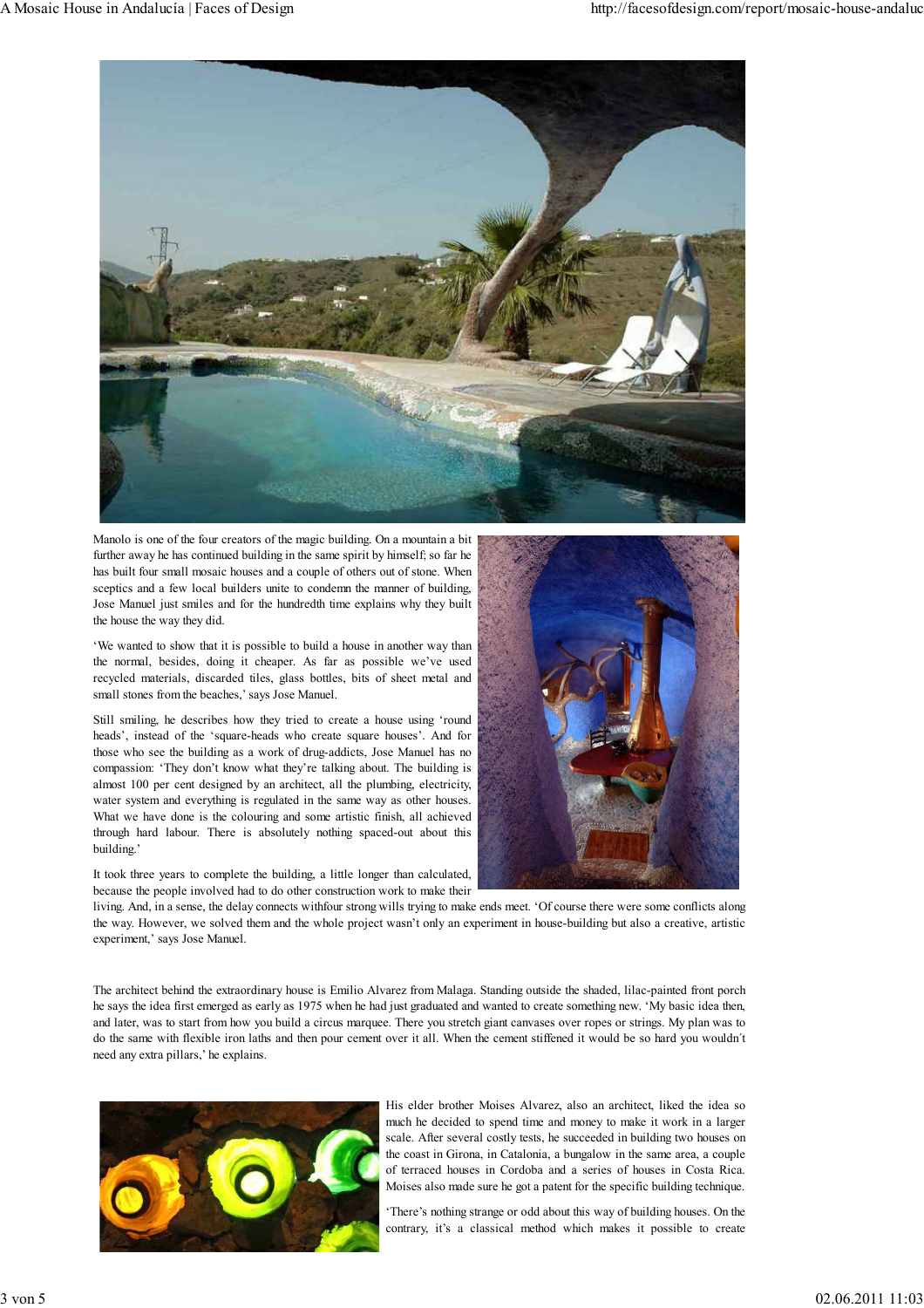

He was himself involved in the building work as much as he could. 'I saw the Archez project as much a building experiment as a social experiment and in a way also a minor revolt against economic thinking in general,' says Emilio Alvarez. A revolt not just by using recycled material but as a way of showing that it is possible to build houses in other ways than the conventional methods. 'It is more complicated and more expensive to build conventionally. There's a lot more planning and straight lines that demand certain materials. A way of building that is easy for standardization, but works badly.'

He gets excited and starts talking about curved houses, vaults, cupola roofs that have existed for thousands of years, and most of them have survived decay much better than later, straight-lined houses. It is, of course, also a matter of aesthetics. The houses become more beautiful if the building technique can work with softer patterns. 'With the way of building we use here in Archez, we can create almost any patterns. For materials, we only use cement, sand, water and iron laths. We don't have to consider prefabricated materials and wooden constructions.'

A couple of years back, Spain's most well-known architect, Antonio Gaudi, was celebrated in Barcelona and other places in the country. And the most common question to the builders in Archez along the way was, of course, how much was an influence from the great master?

'We are of course influenced by Gaudi, Hunderthwasser, Jujol and others as an unavoidable cultural heritage. However, we haven't in any part followed a pattern or style of these masters. But, yes, we use the same materials with broken tiles when we create around patterns,' says Emilio Alvarez. He'd rather see the Archez project as a way to pay homage to these masters.